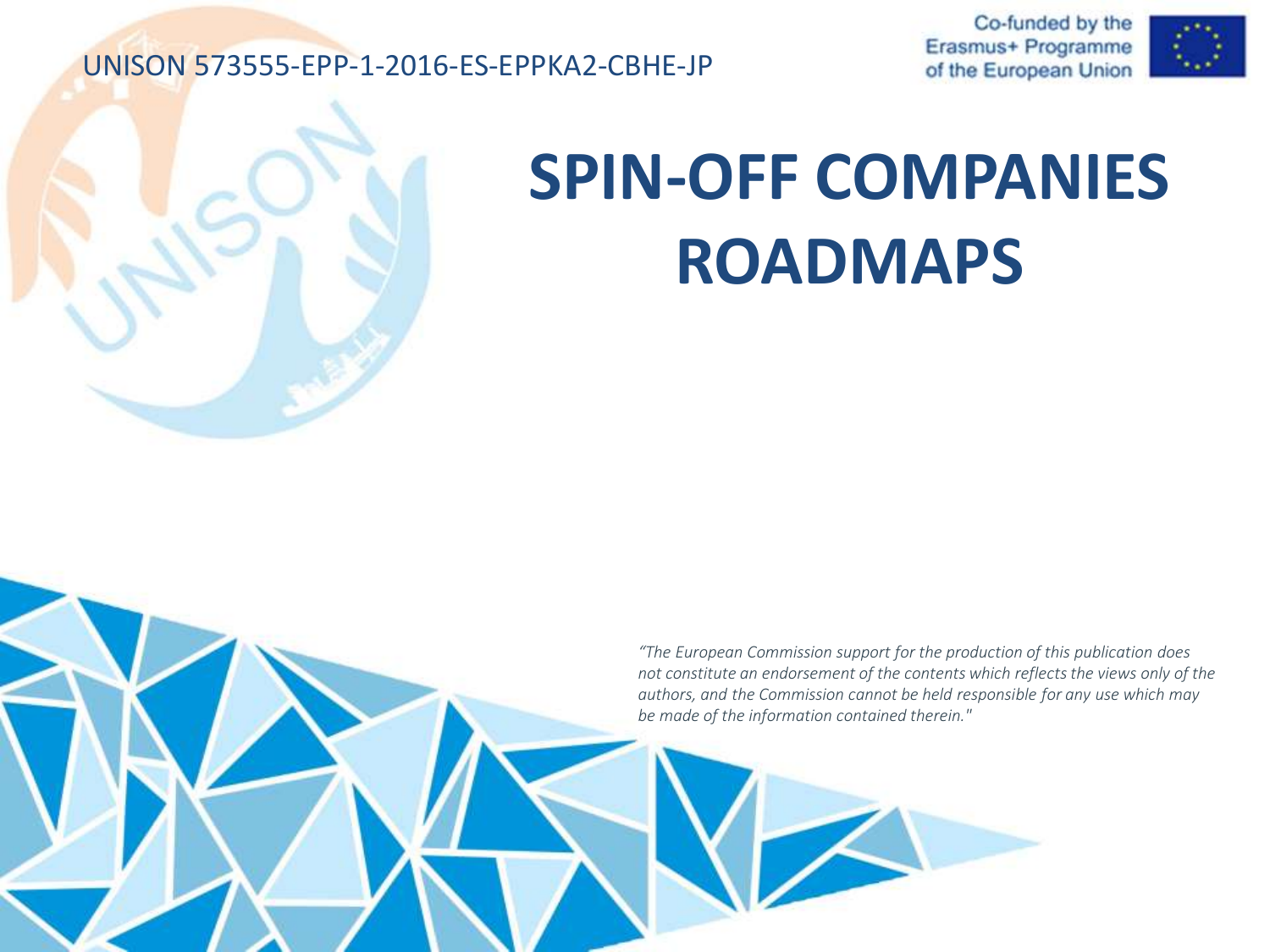



#### **General Information**

- **Project number:** 573555-EPP-1-2016-ES-EPPKA2-CBHE-JP
- **Project title:** University-enterprise cooperation via spin-off companies network
- **Project acronym:** UNISON
- **Project execution time:** 2016-2019
- **Project type:** joint project
- **Deliverable:** SOC-roadmaps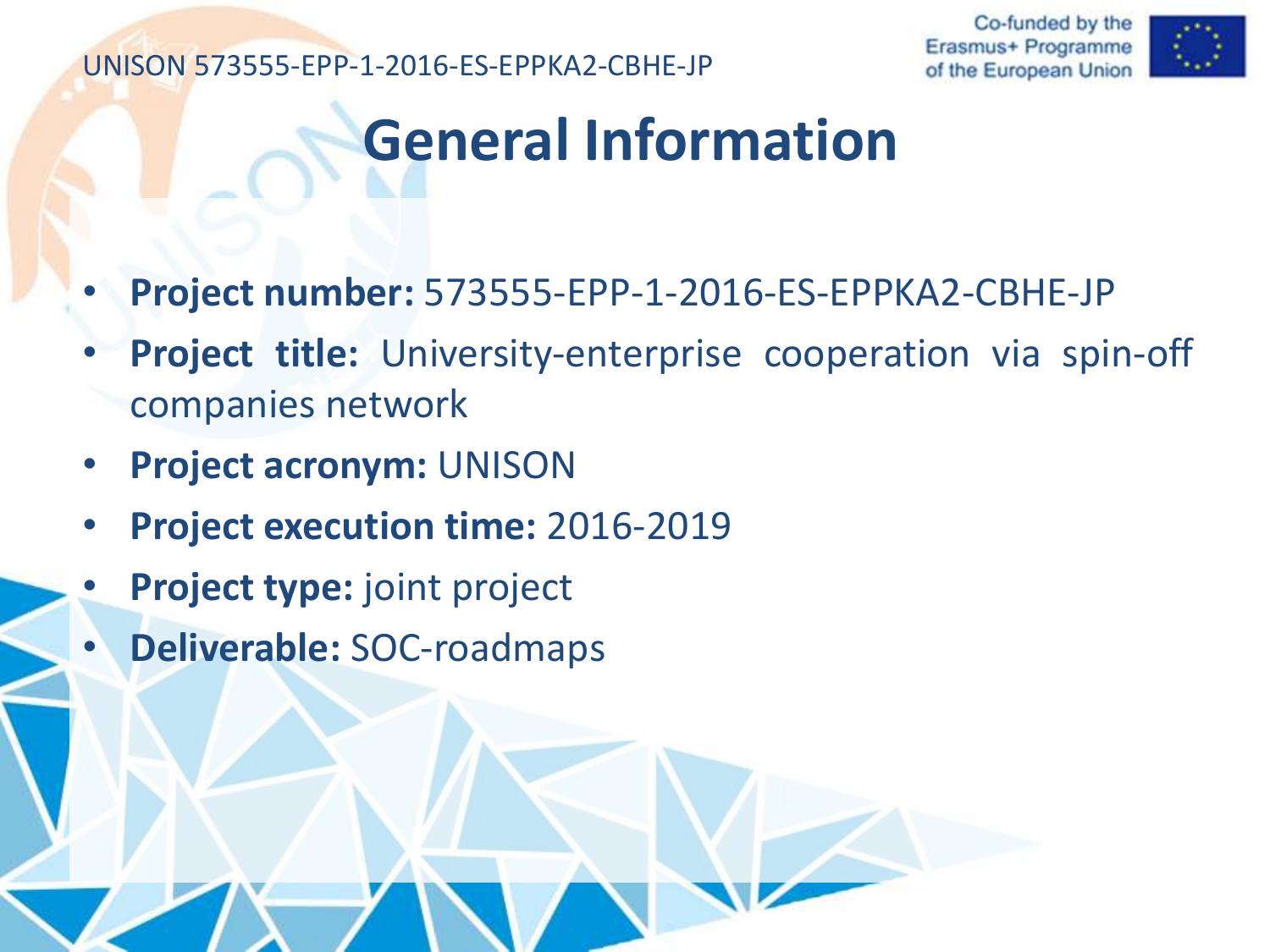



## **Roadmaps for spin-off companies development: milestones**

- **PREPARATION**
- **LABORATORY**
- **CORE SERVICES**
- **ENTREPRENEURS, INDUSTRIALS AND GRANT SPONSORS**
- **RESEARCH**
- **SMALL-BATCH PRODUCTION**
- **PRODUCTION**
- **AUTOMATION**
- **BATCH PRODUCTION**
- **INNOVATIVE AUTOMATION TOOL**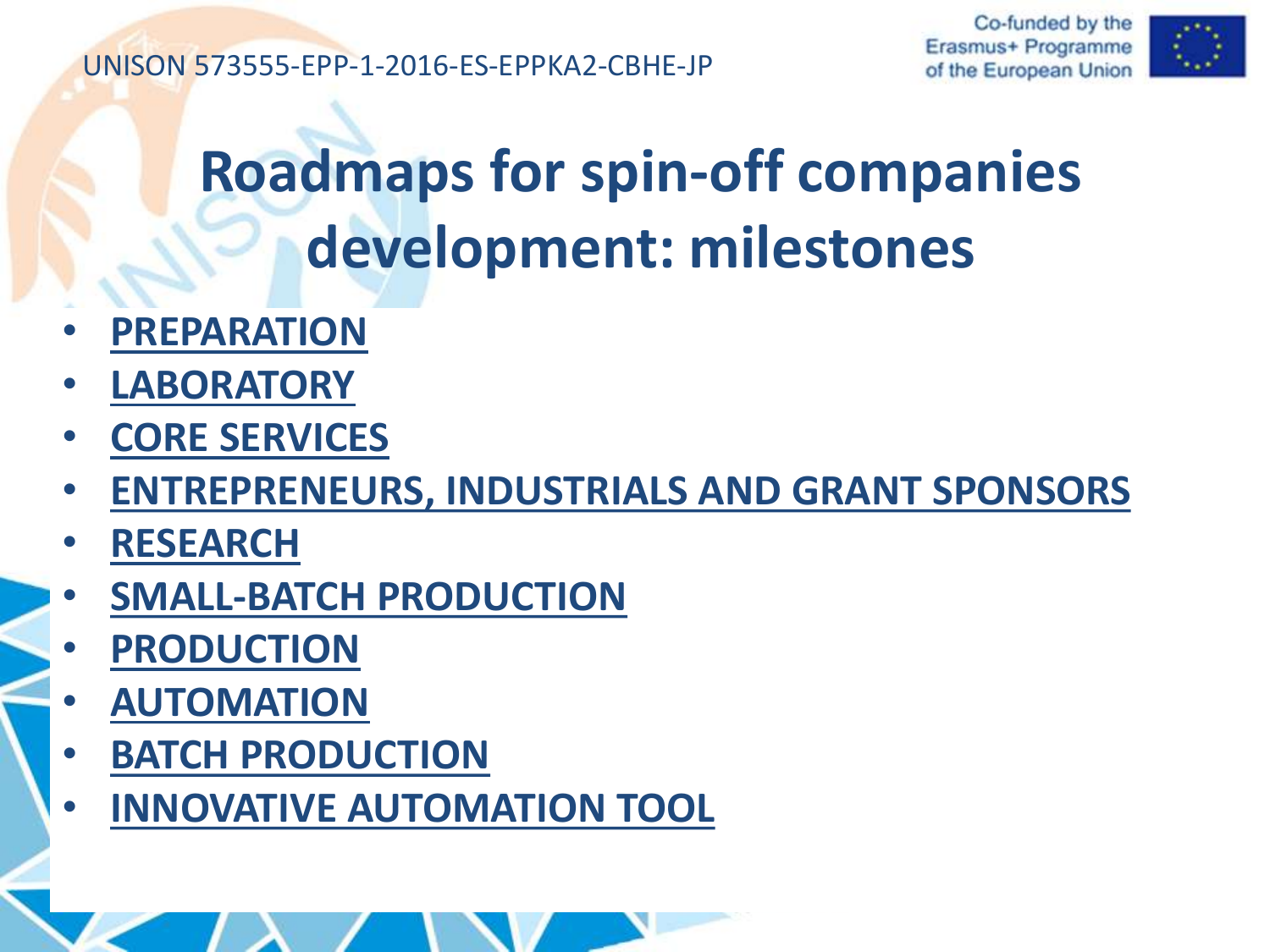



## **Roadmaps for spin-off companies development: preparation**

- **USOC registration**
- **Fundraising**
- **Execution of partnership agreements with university and other relevant organizations**
- **Preparation of customer database**
- **Purchase of equipment**
- **Development of nomenclature of services**
- **Recruitment**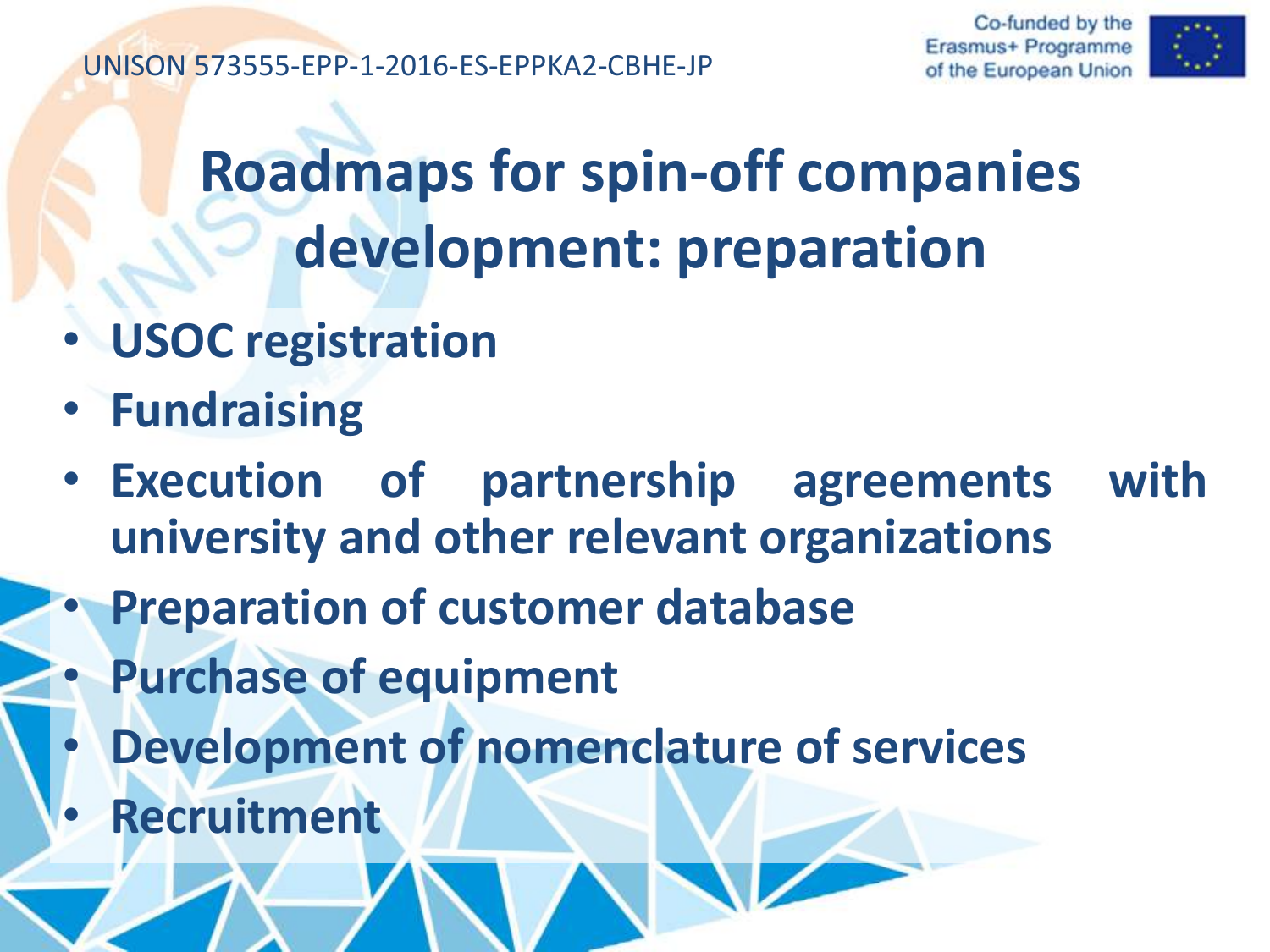



## **Roadmaps for spin-off companies development: laboratory**

• **Research and laboratory-based work, taking advantage of the university facilities**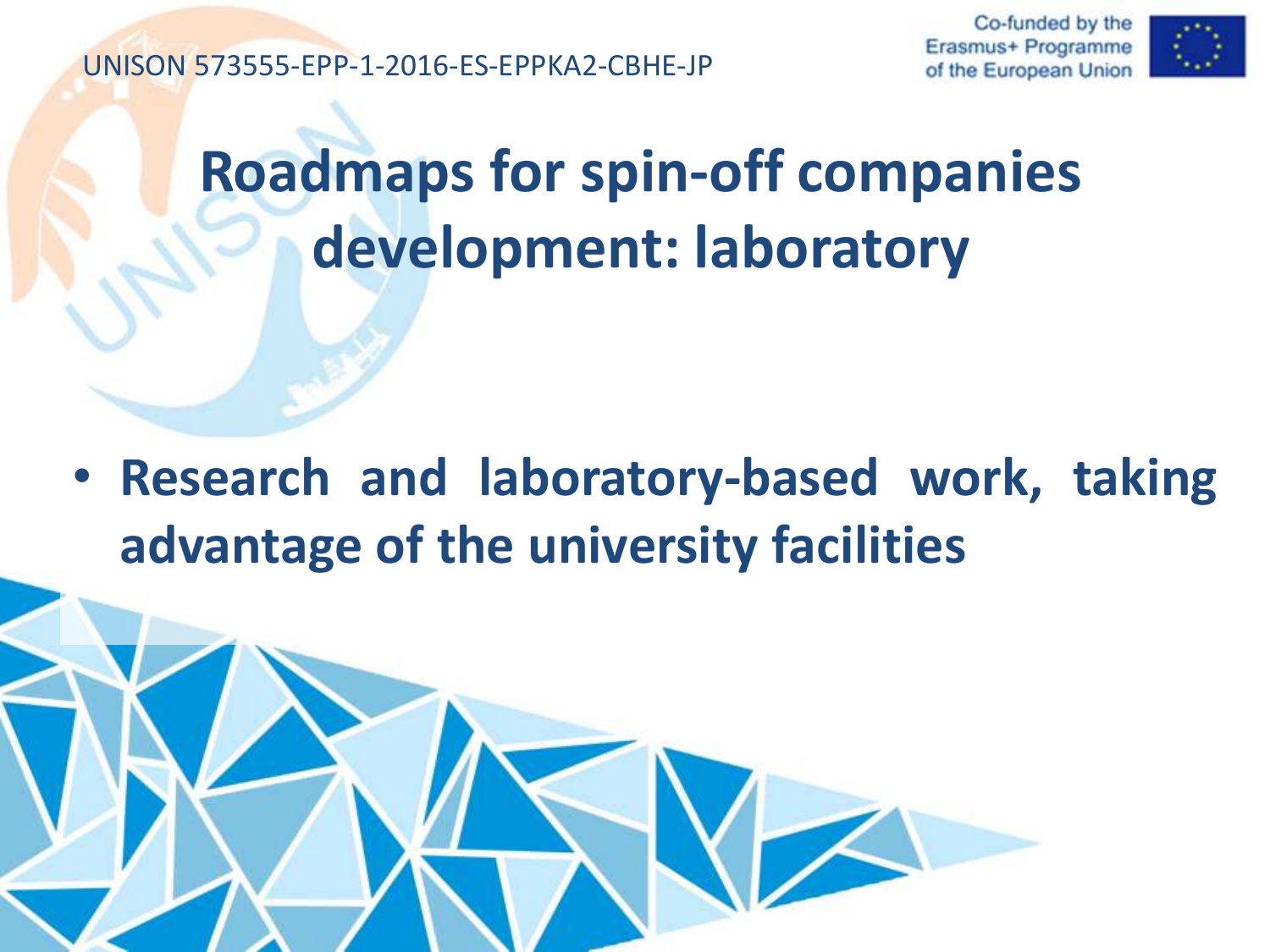



## **Roadmaps for spin-off companies development: core services**

- **Start of core services provision**
- **Accumulation of experience**
- **Development of reputation in the academic community**
- **Identification of promising areas for further development**
- **Groundwork for Research and Development**
- **Data collection (fundraising opportunities, grants, etc.)**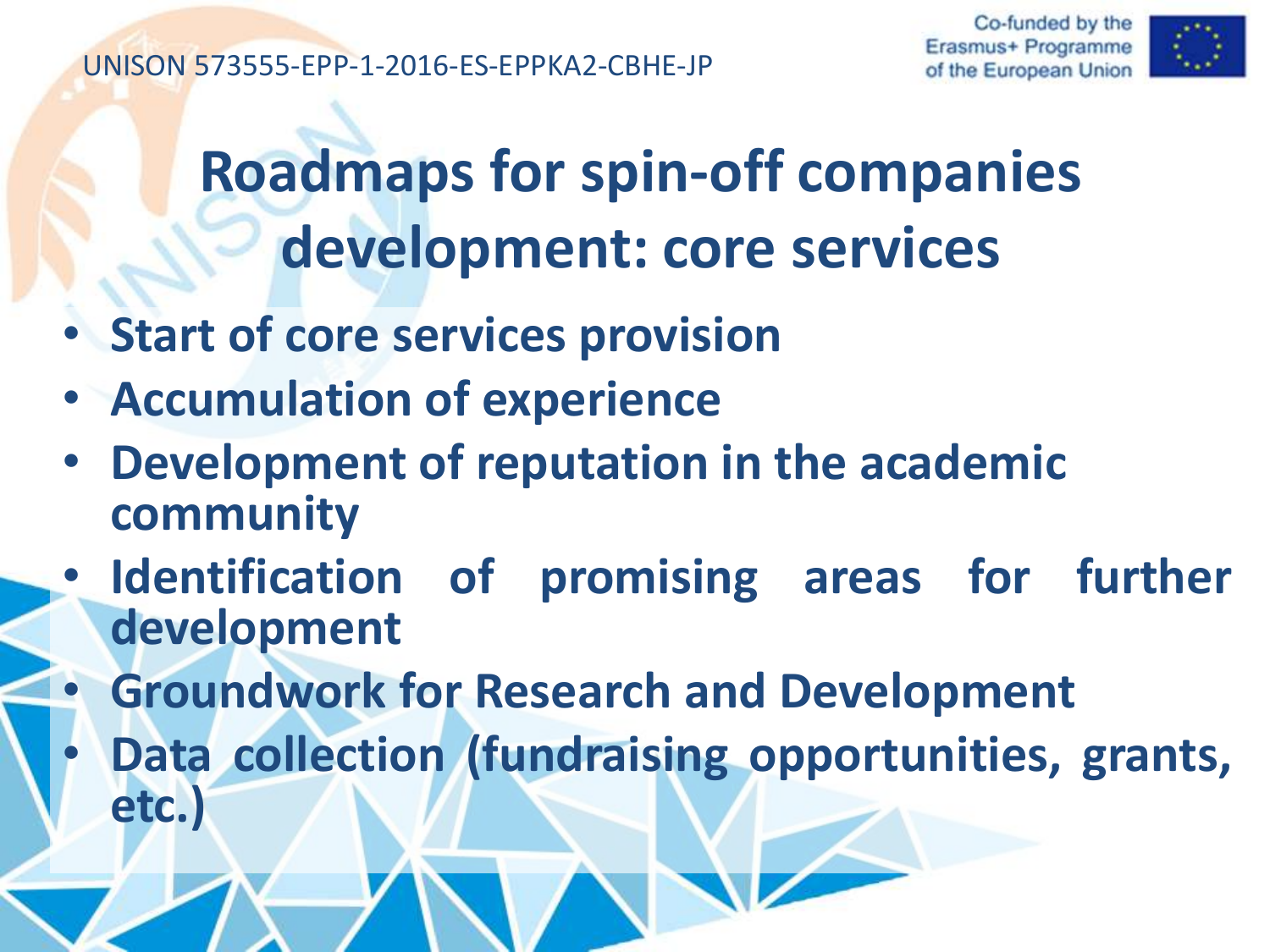



# **Roadmaps for spin-off companies development: entrepreneurs, industrials and grant sponsors**

- **Cooperation and performance of works for grant sponsors**
- **Networking with industrials and entrepreneurs**
- **Training of new employees**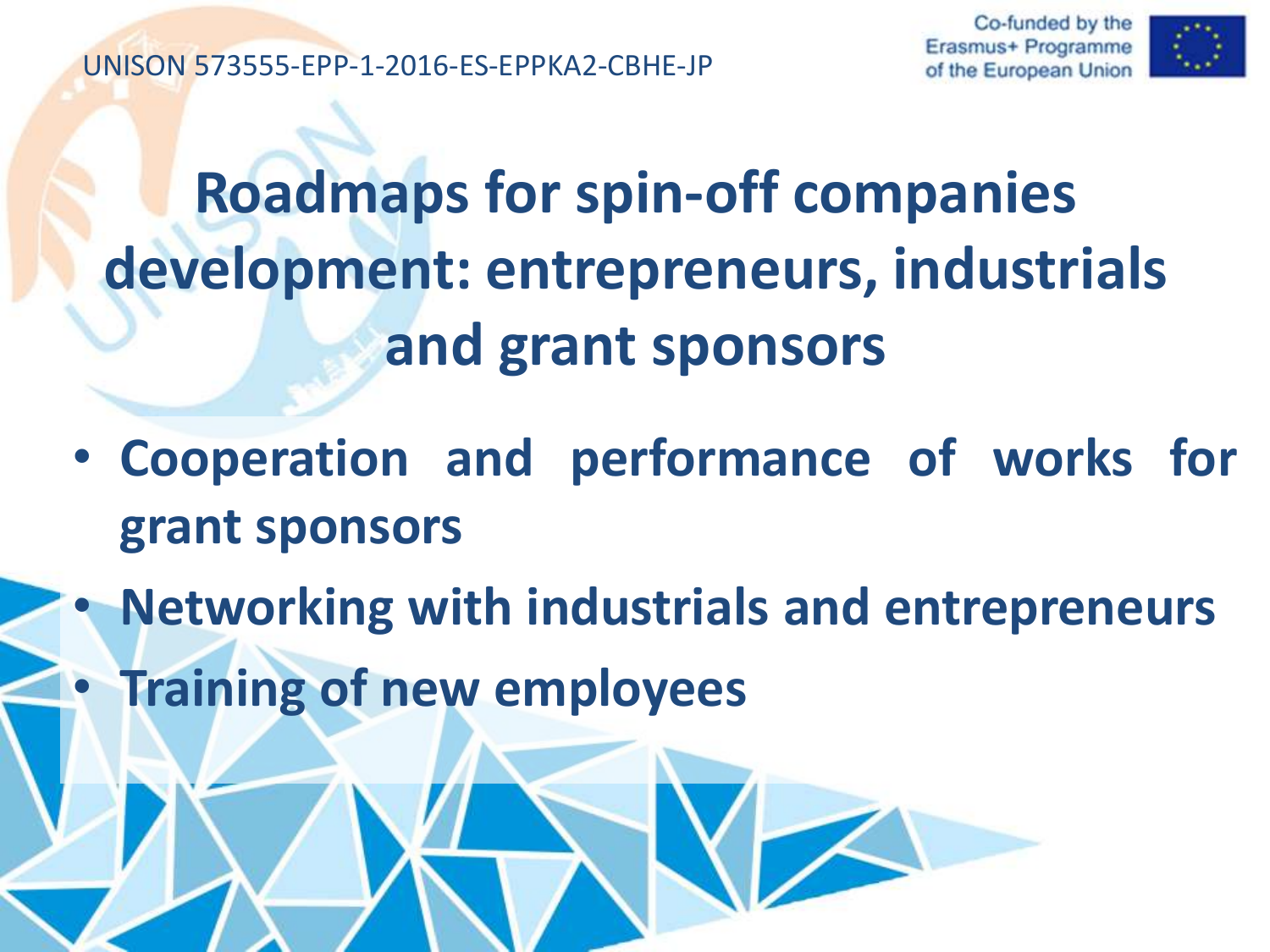



## **Roadmaps for spin-off companies development: research**

- **Research and development in the area of innovative and frontier approaches to the SOC specialization**
	- **Study of opportunities of automation**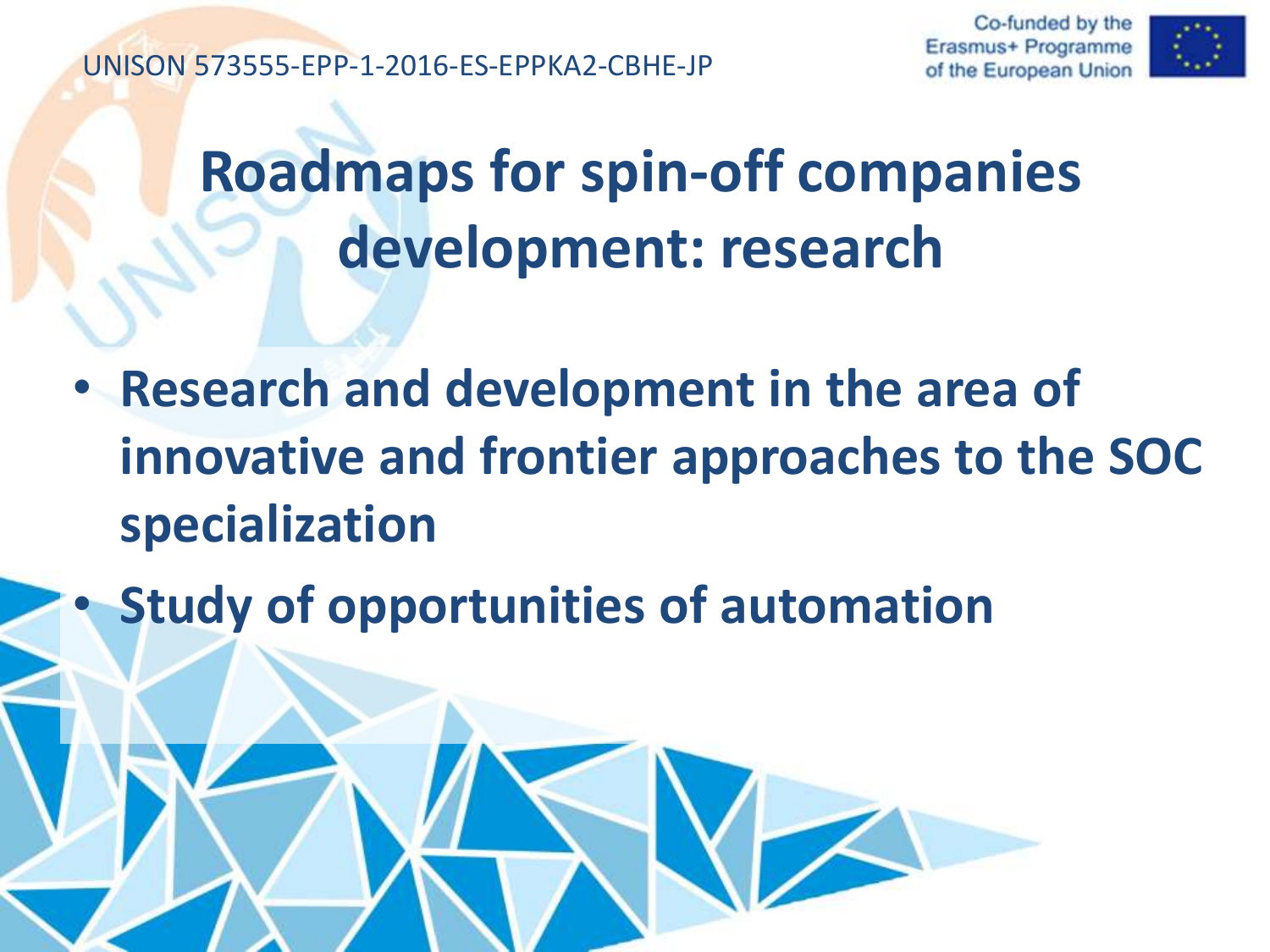



### **Roadmaps for spin-off companies development: small-batch production**

- **Execution of contracts with industrials**
- **Execution of small-batch orders**
- **Practical evaluation of approaches of transition to batch production stage**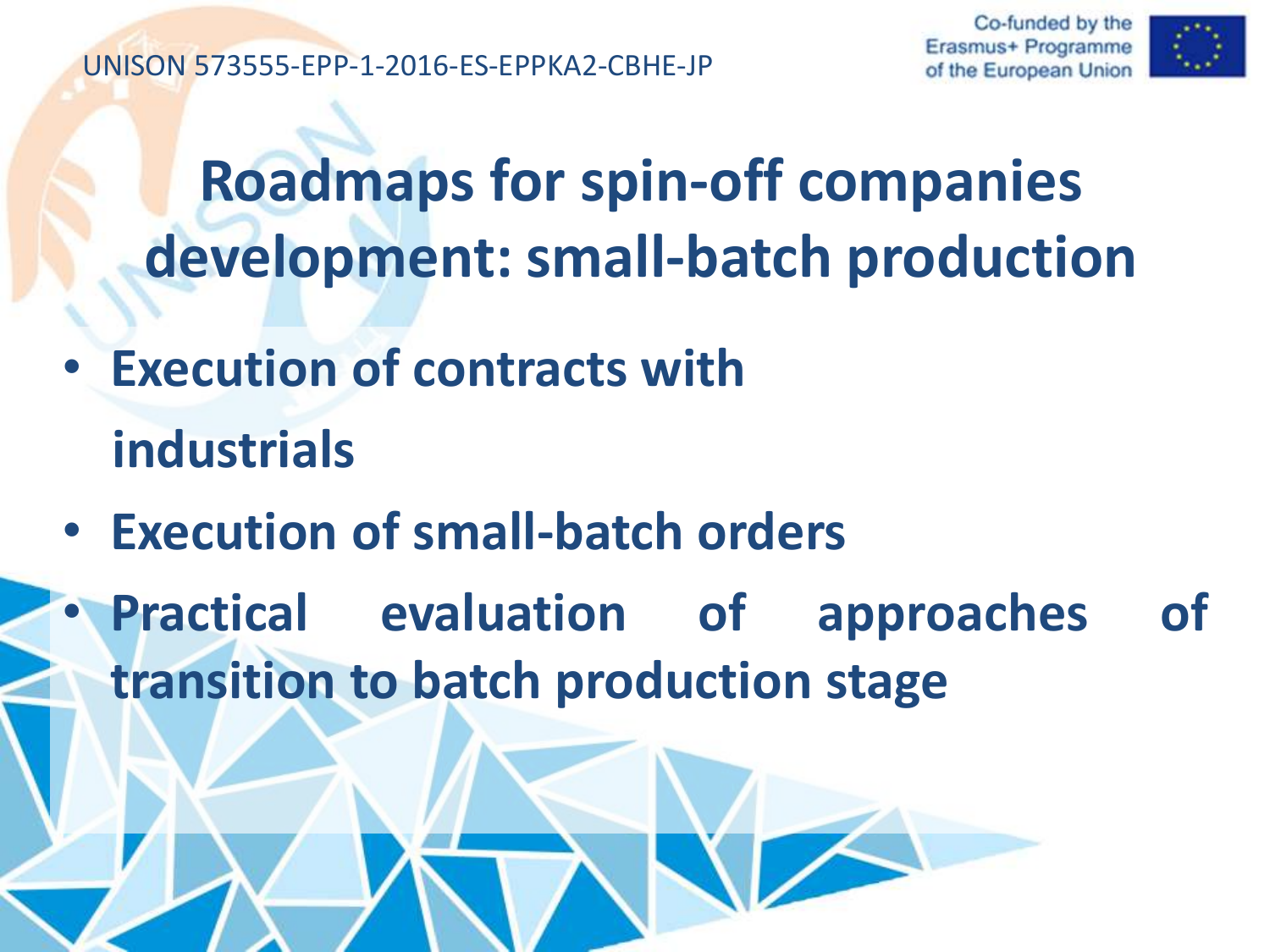



## **Roadmaps for spin-off companies development: production**

#### • **Establishment of production department**

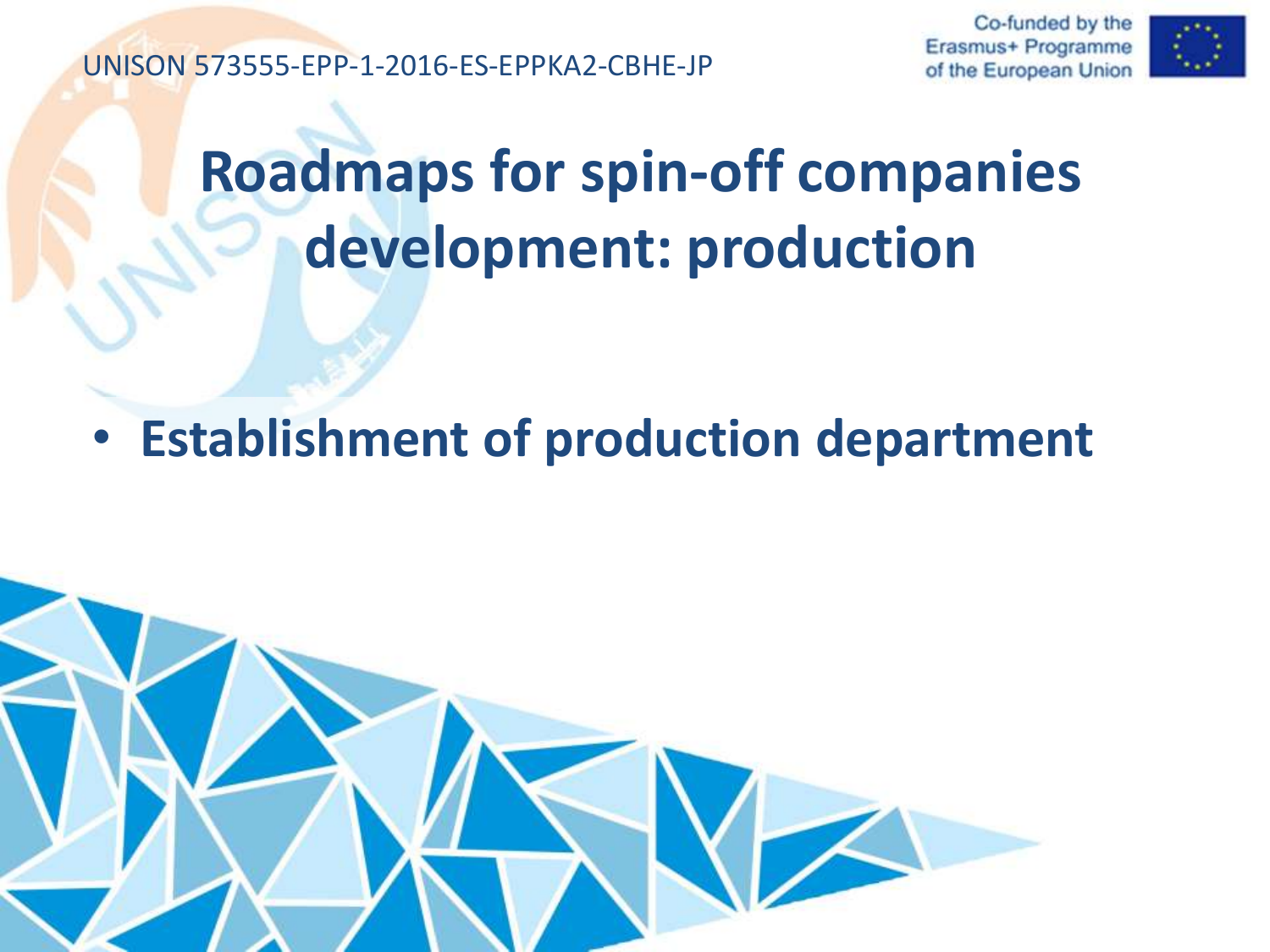



## **Roadmaps for spin-off companies development: automation**

#### • **Research and advanced development in the area of automation**

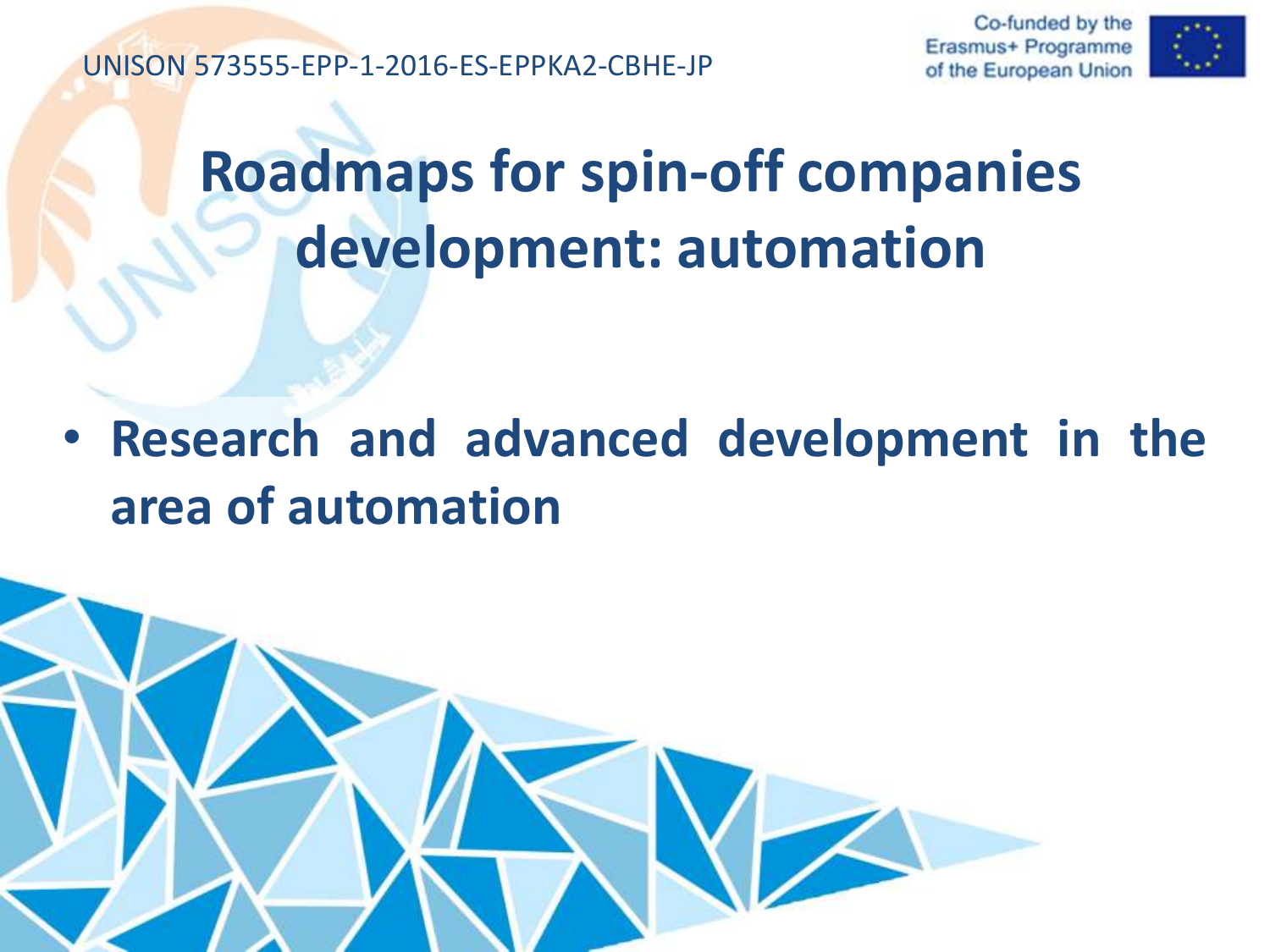



## **Roadmaps for spin-off companies development: batch production**

#### • **Cooperation with industrials - Execution of medium-scale-batch production**